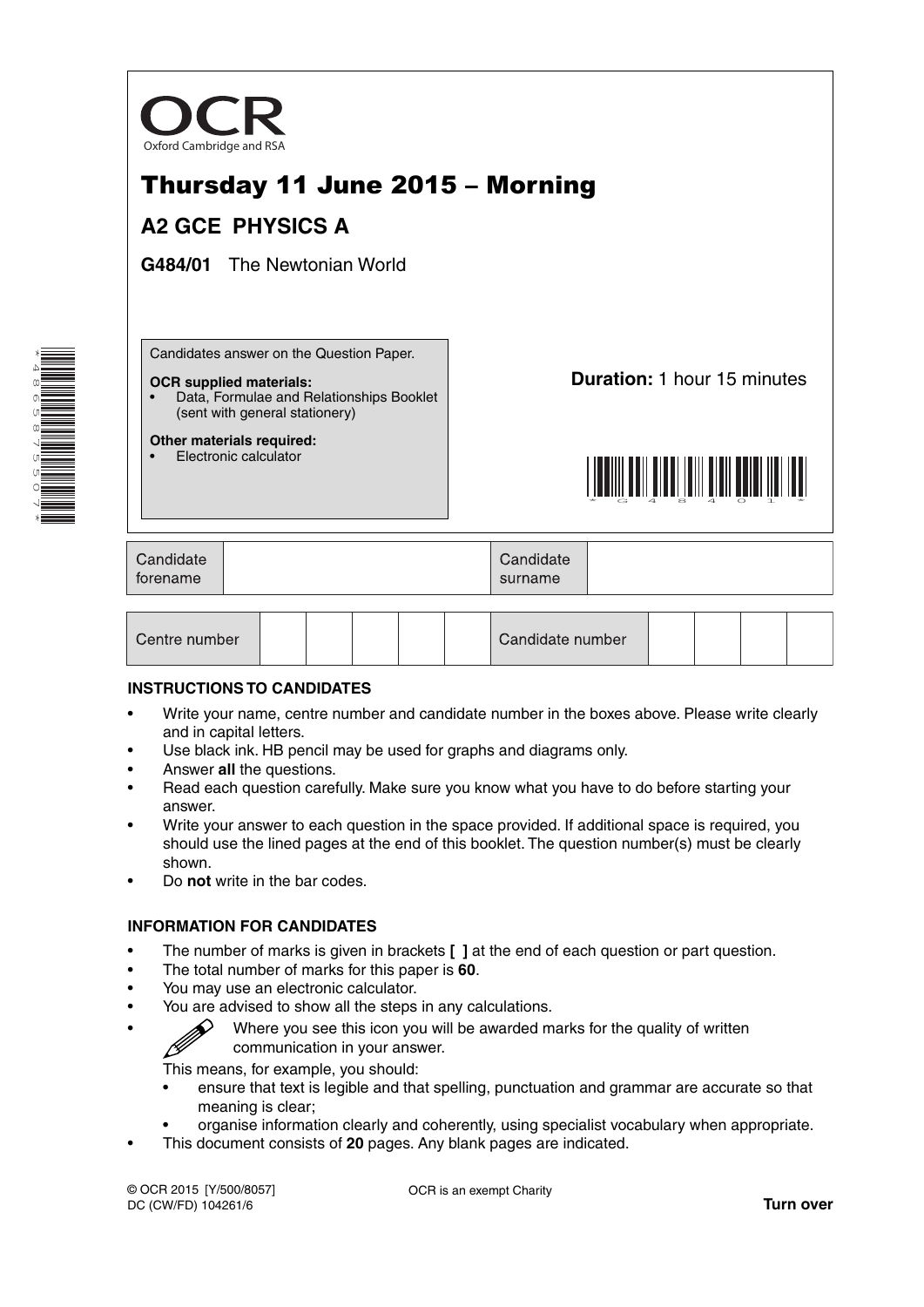### Answer **all** the questions.

**1 (a)** Apollo-11 was the first manned spacecraft to land on the Moon. Fig. 1.1 shows part of the equipment left on the surface by the astronauts and the forces acting upon it.



**Fig. 1.1**

According to Newton's third law interacting forces always occur in pairs. A student states that the normal contact force *N* is equal in magnitude to the weight *W* because of Newton's third law.

 **(i)** Give **two** reasons why the student's statement is incorrect.

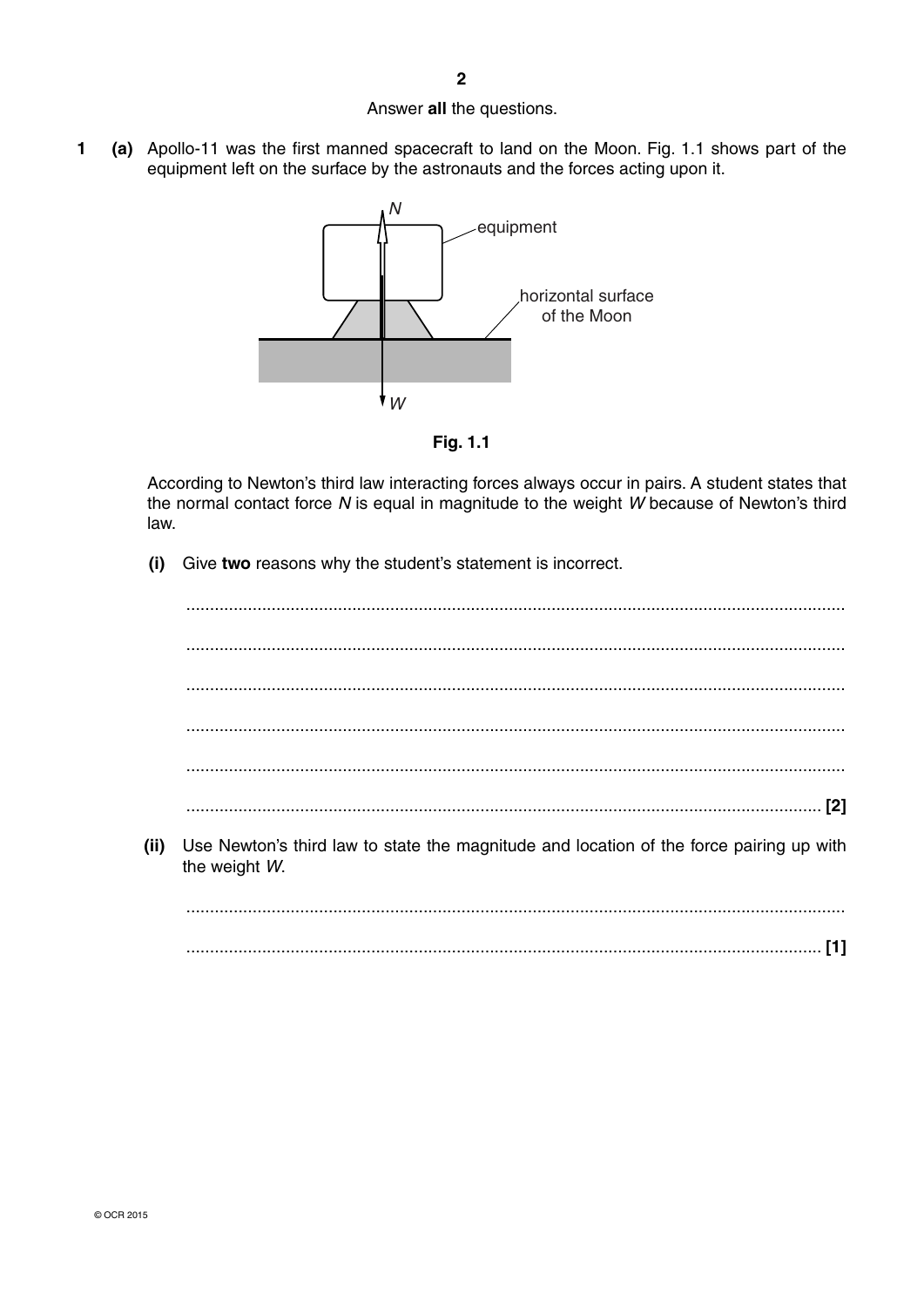**(b)** While on the surface of the Moon one of the astronauts hit a golf ball with a club and declared that it went for 'miles and miles'. The ball was given an initial velocity *u* at a fixed angle θ to the horizontal. Show that the horizontal distance travelled by the ball is directly proportional to  $u^2$ .

**[3]**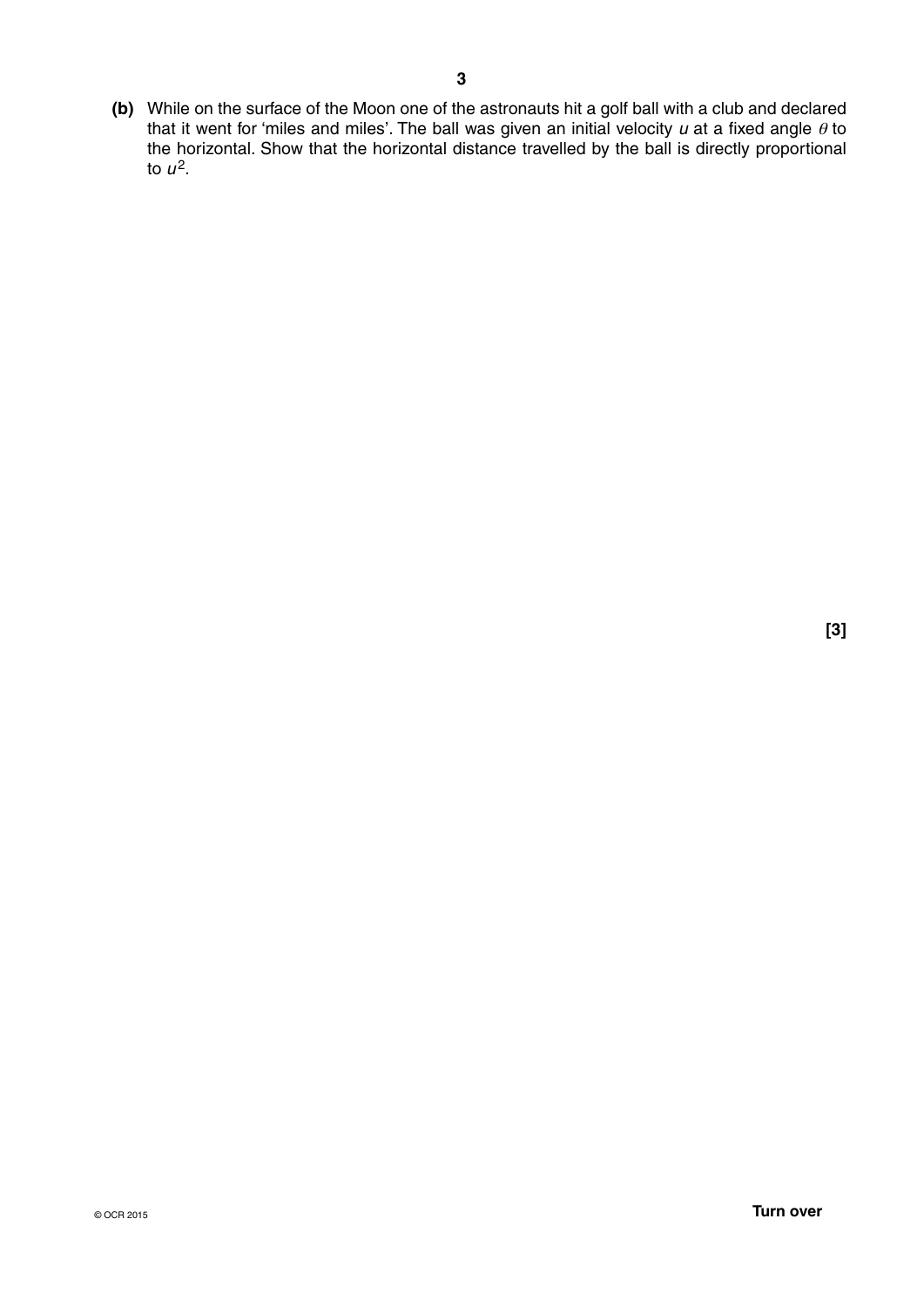**BLANK PAGE**

## **PLEASE DO NOT WRITE ON THIS PAGE**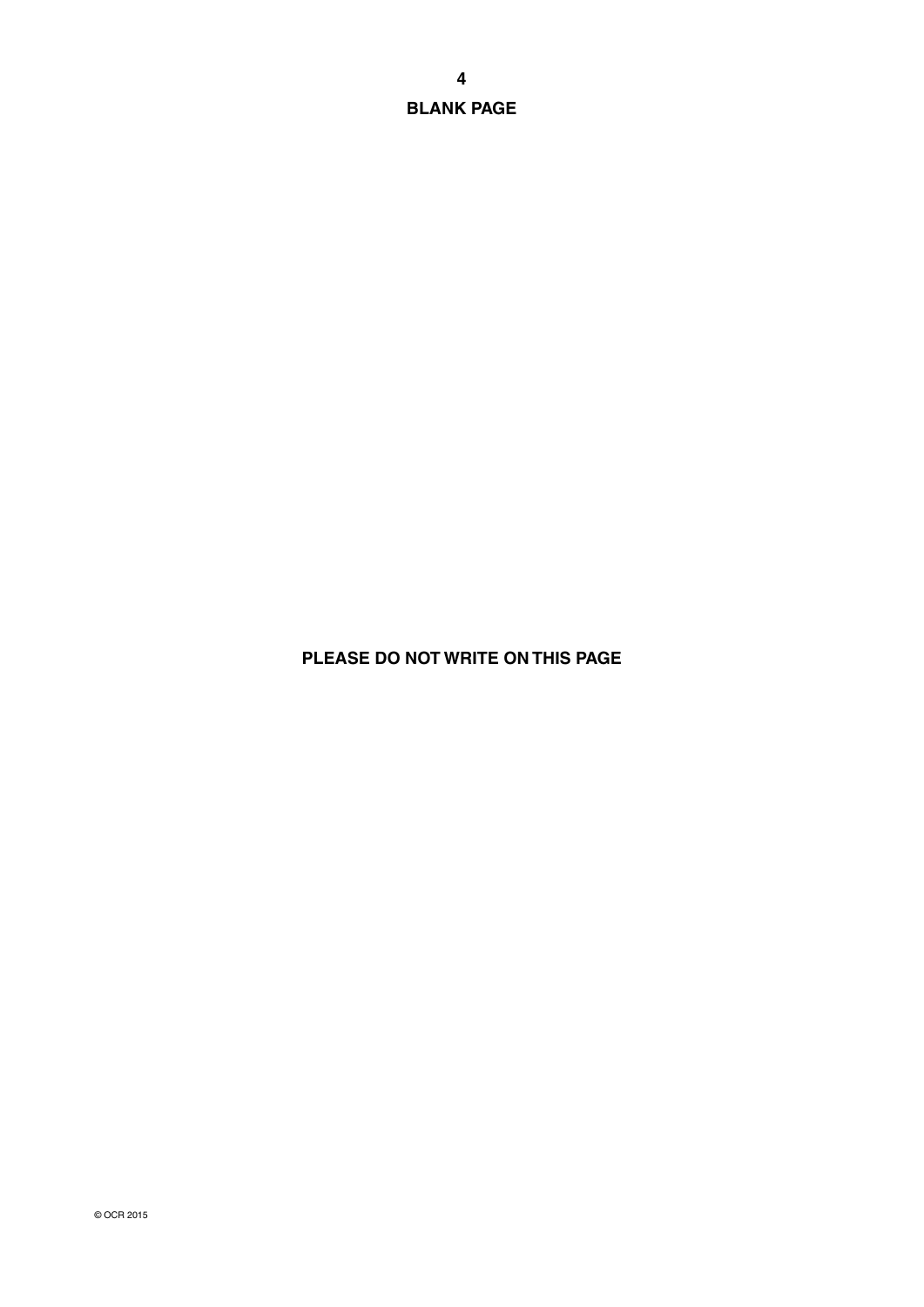**2 (a)** A solar-powered ion propulsion engine creates and accelerates xenon ions. The ions are ejected at a constant rate from the rear of a spacecraft, as shown in Fig. 2.1. The ions have a fixed mean speed of  $3.2 \times 10^4$  m s<sup>-1</sup> relative to the spacecraft. The initial mass of the spacecraft is  $5.2 \times 10^3$  kg.





 **(i)** Calculate the mass of one xenon ion. molar mass of xenon =  $0.131$  kg mol<sup>-1</sup>

mass ..................................................... kg **[1]**

**(ii)** The engine is designed to eject  $9.5 \times 10^{18}$  xenon ions per second. Determine the initial acceleration of the spacecraft.

| (iii) | State in words the law that you have used to solve <b>a</b> (ii).             |
|-------|-------------------------------------------------------------------------------|
|       | In your answer, you should use appropriate technical terms spelled correctly. |
|       |                                                                               |
|       |                                                                               |
|       |                                                                               |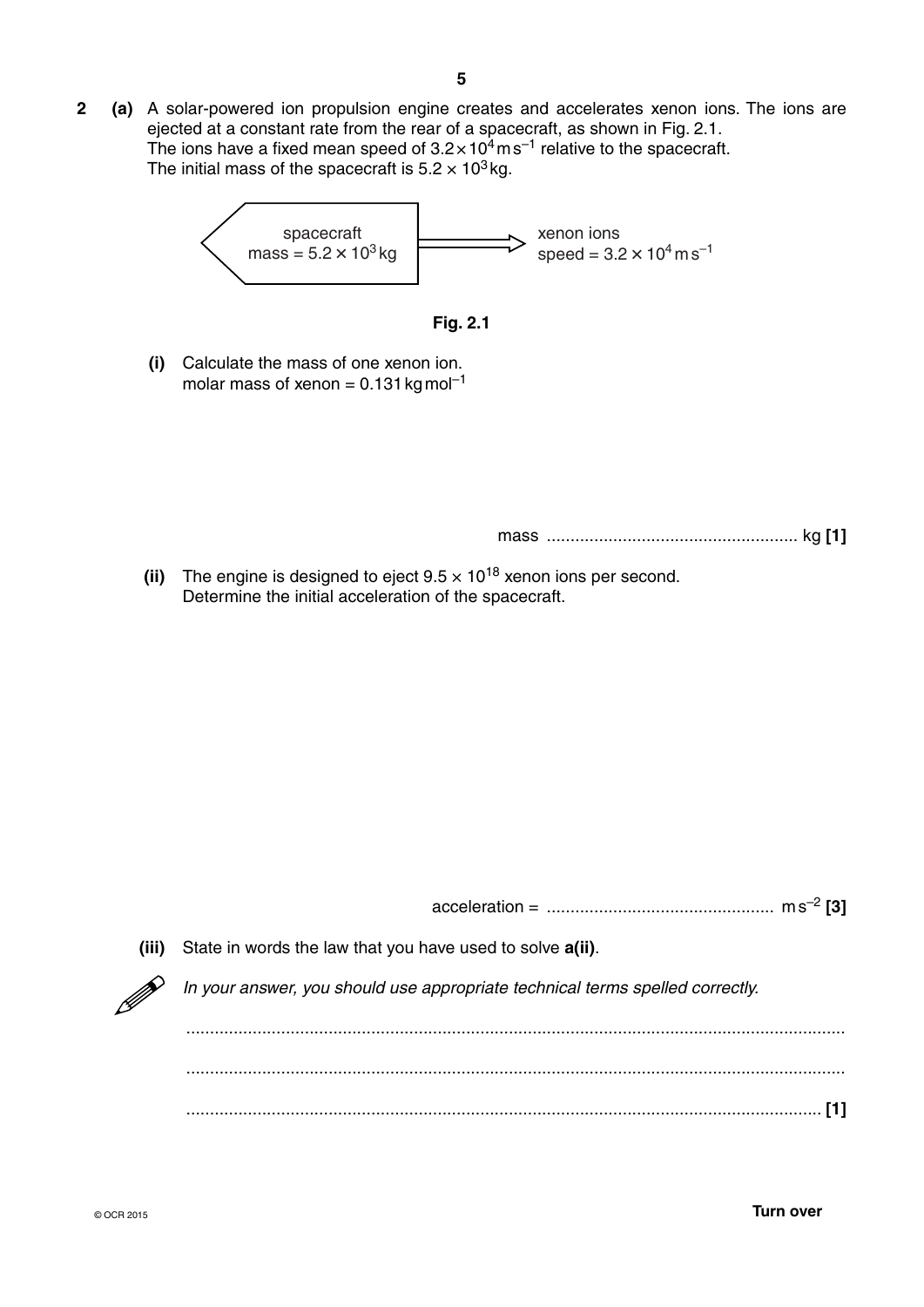(iv) State and explain how you would expect the acceleration of the spacecraft to change, if at all, while the engine is running.



(b) A small rocket is used to detach a satellite of mass 180 kg from the spacecraft. Fig. 2.2 shows the variation of the force  $F$  created by the rocket on the satellite with time  $t$ .



Fig. 2.2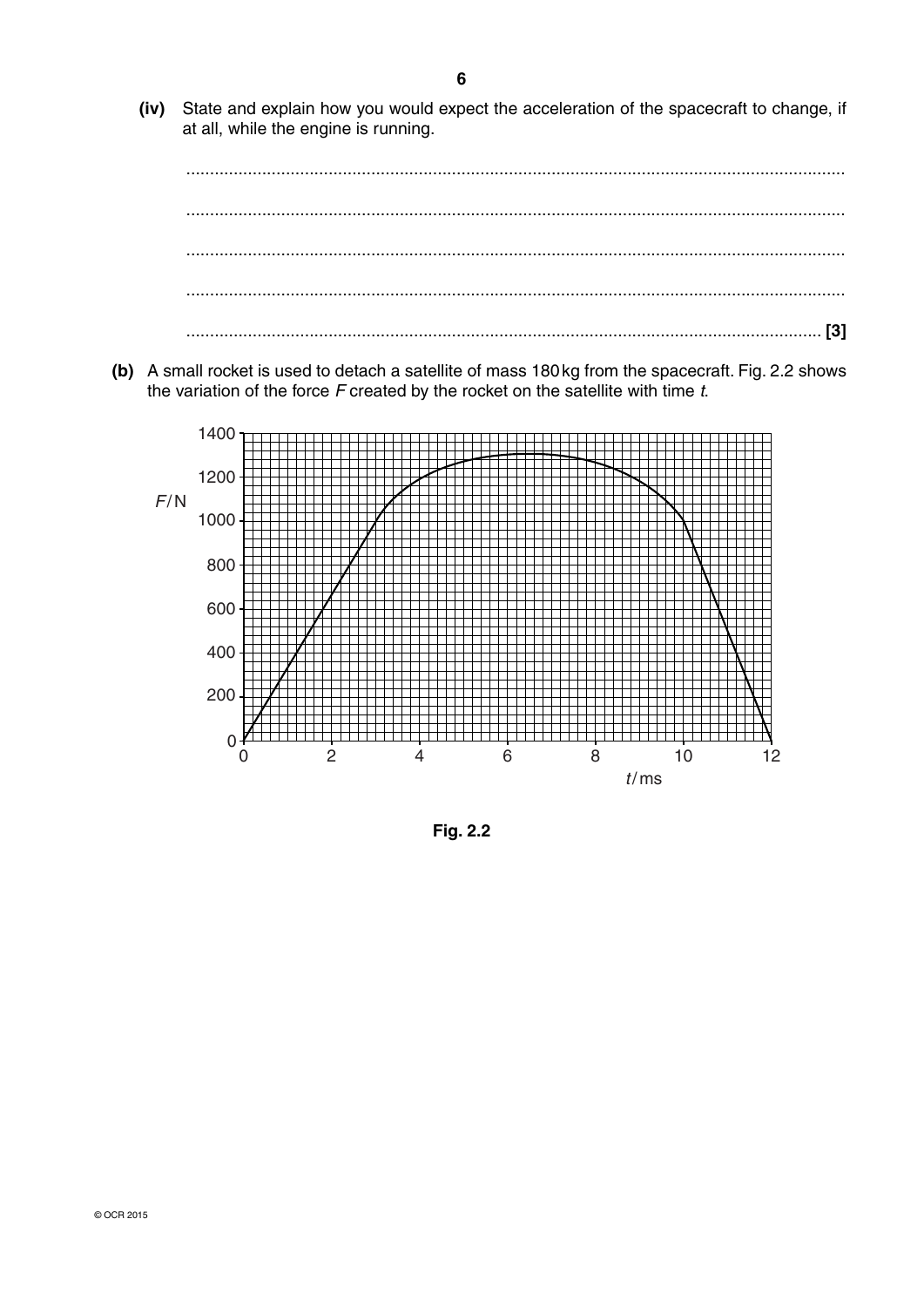Use Fig. 2.2 to

(i) determine the change in the velocity of the satellite as a result of the force  $F$  applied for the period of 12 ms.

| (ii)<br>describe how the acceleration of the satellite varies between 0 and 10 ms. |
|------------------------------------------------------------------------------------|
|                                                                                    |
|                                                                                    |
|                                                                                    |
|                                                                                    |
|                                                                                    |
|                                                                                    |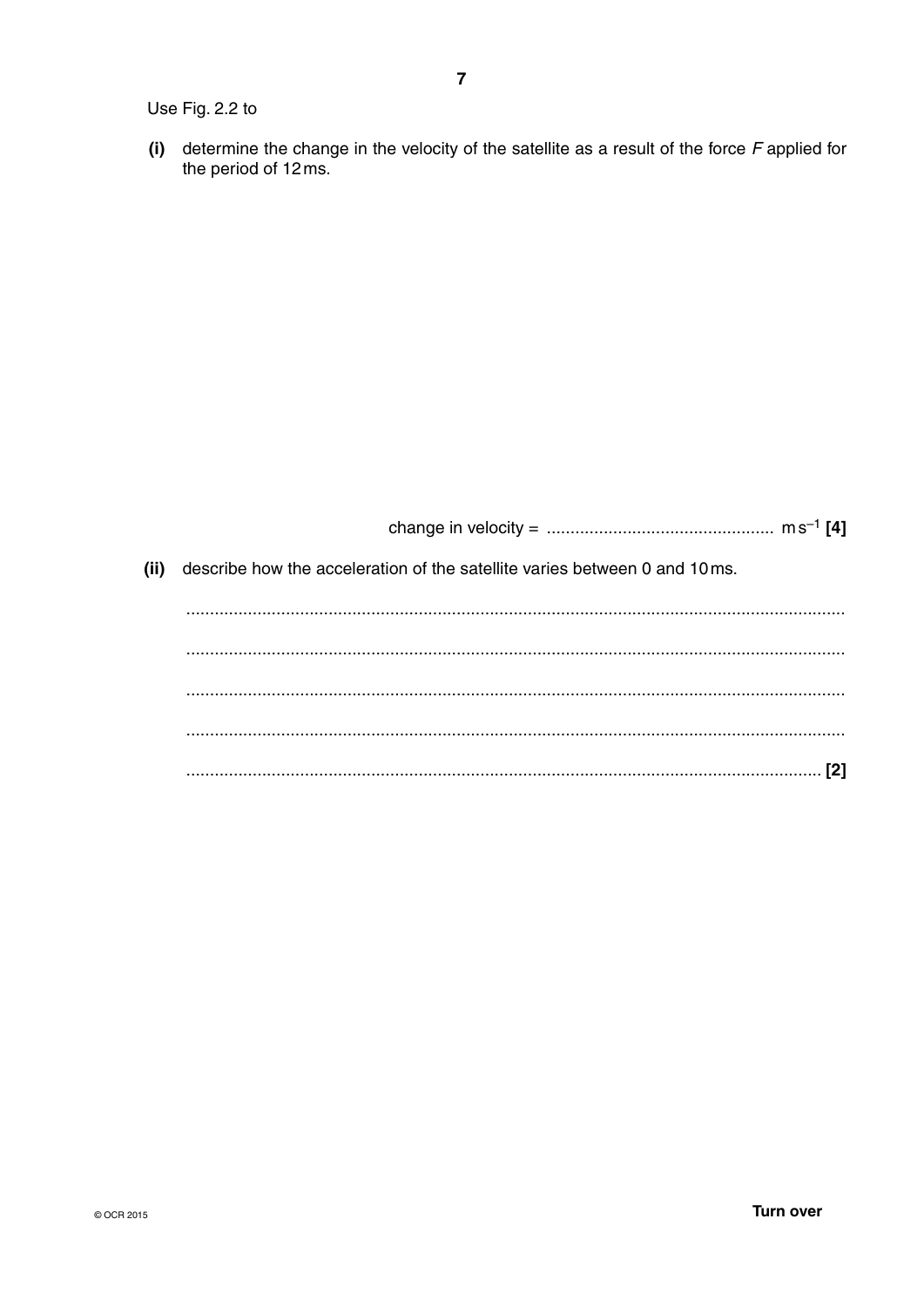**3** Fig. 3.1 shows a metal plate attached to the end of a spiral spring. The end **A** of the spring is fixed to a rigid clamp. The plate is pulled down by a small amount and released. The plate performs simple harmonic motion in a vertical plane at a natural frequency of 8 Hz and the spring remains in tension at all times.



**Fig. 3.1**

 **(a) (i)** On Fig. 3.2 sketch an acceleration *a* against displacement *x* graph for the motion of the metal plate. You are not required to give values on the axes.



**Fig. 3.2**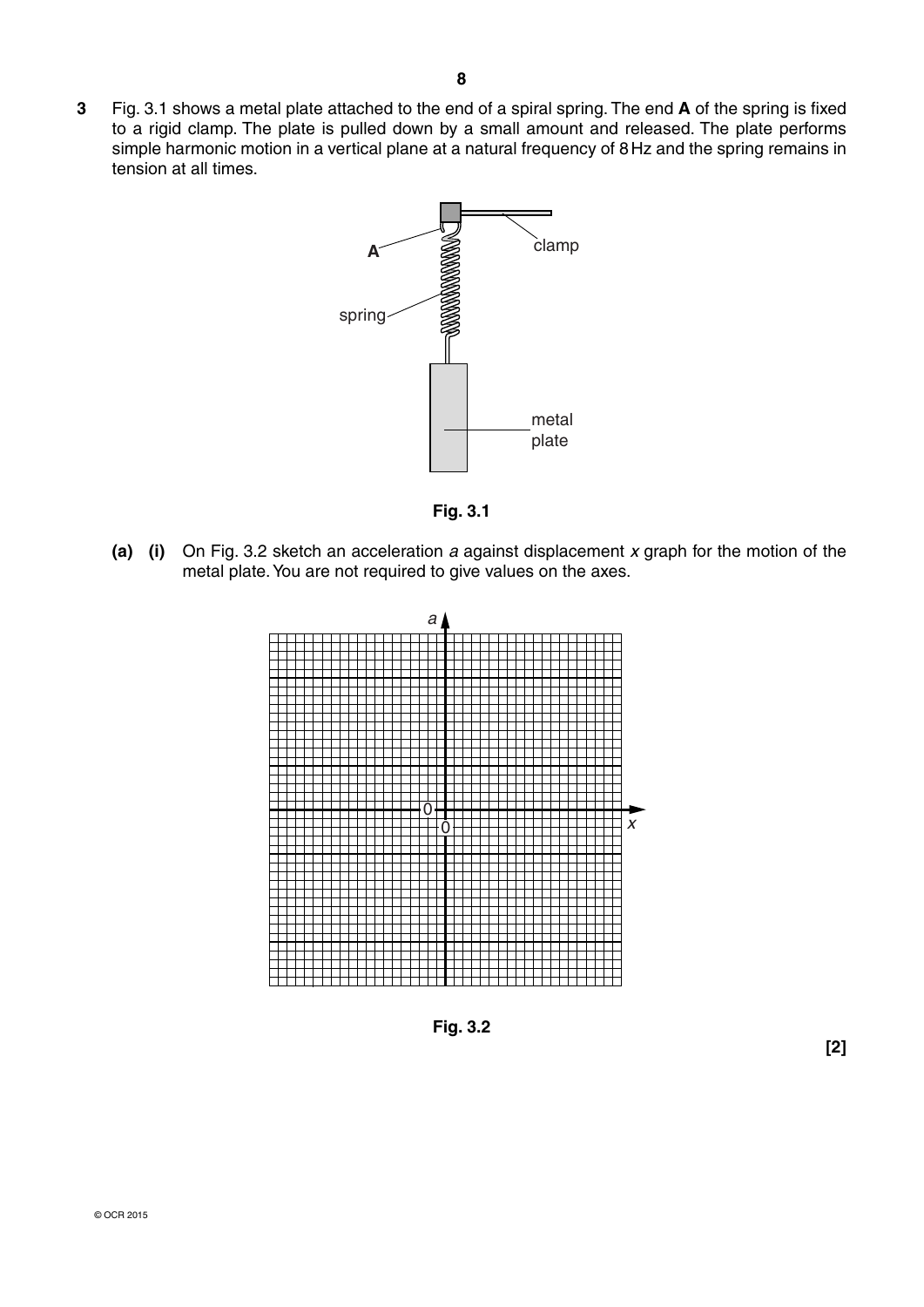**(ii)** Explain how your graph could be used to determine the frequency of oscillation of the metal plate.

 ........................................................................................................................................... ........................................................................................................................................... ...................................................................................................................................... **[2]**

 **(b)** Fig. 3.3 shows the variation of the vertical velocity *v* of the plate with time *t* at a frequency of 8 Hz.



**Fig. 3.3**

Use the graph to determine

 **(i)** the amplitude of the motion

amplitude = ..................................................... m **[2]**

 **(ii)** the maximum vertical acceleration of the plate.

acceleration = ................................................ m s–2 **[2]**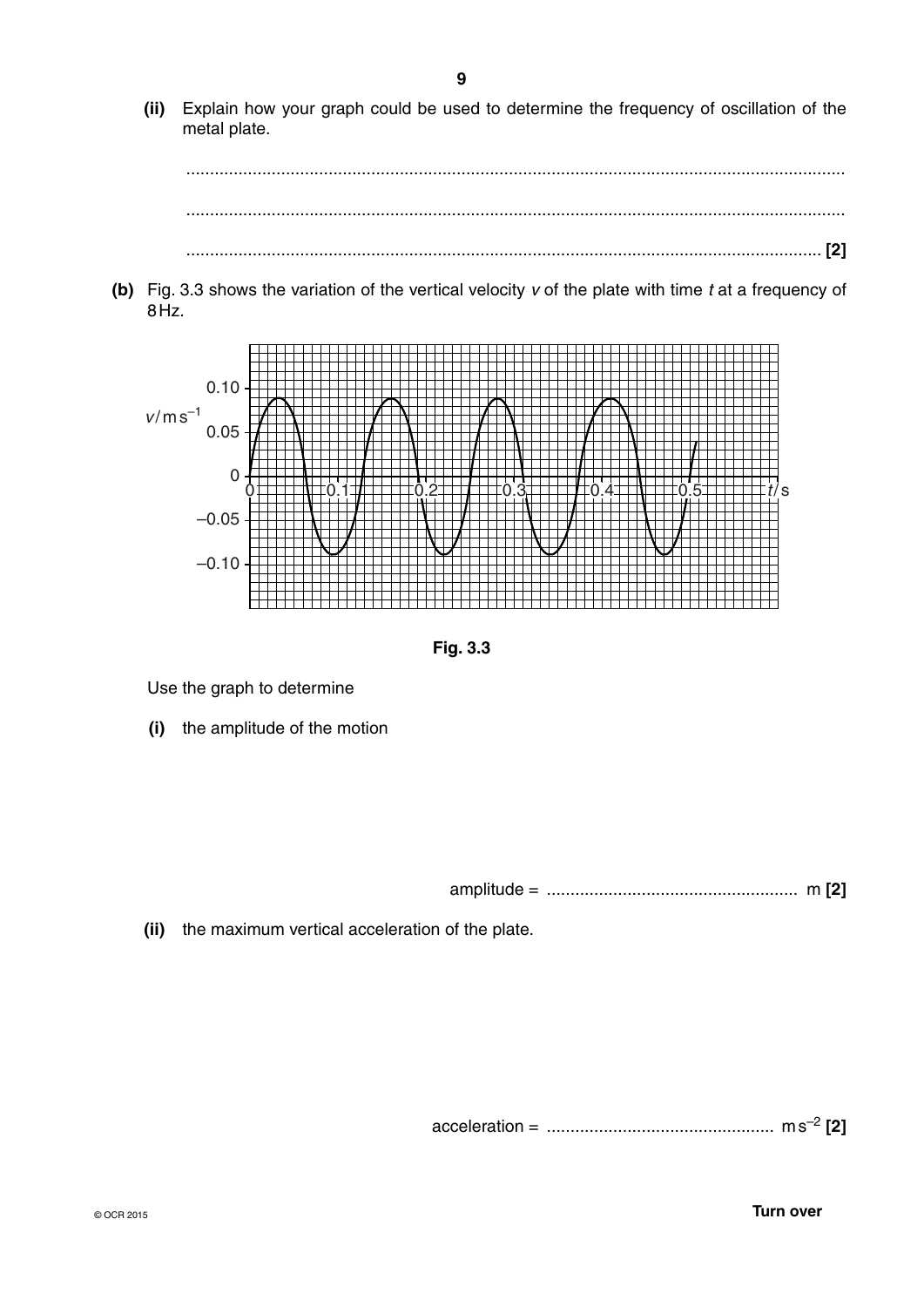**(c)** The metal plate is now immersed in light oil which provides a constant frictional force to the plate. On Fig. 3.4 draw carefully the graph you would expect to obtain for the variation of the vertical velocity *v* with time *t*. As a guide a copy of the graph in Fig. 3.3 is drawn for you.



**Fig. 3.4**

**[2]**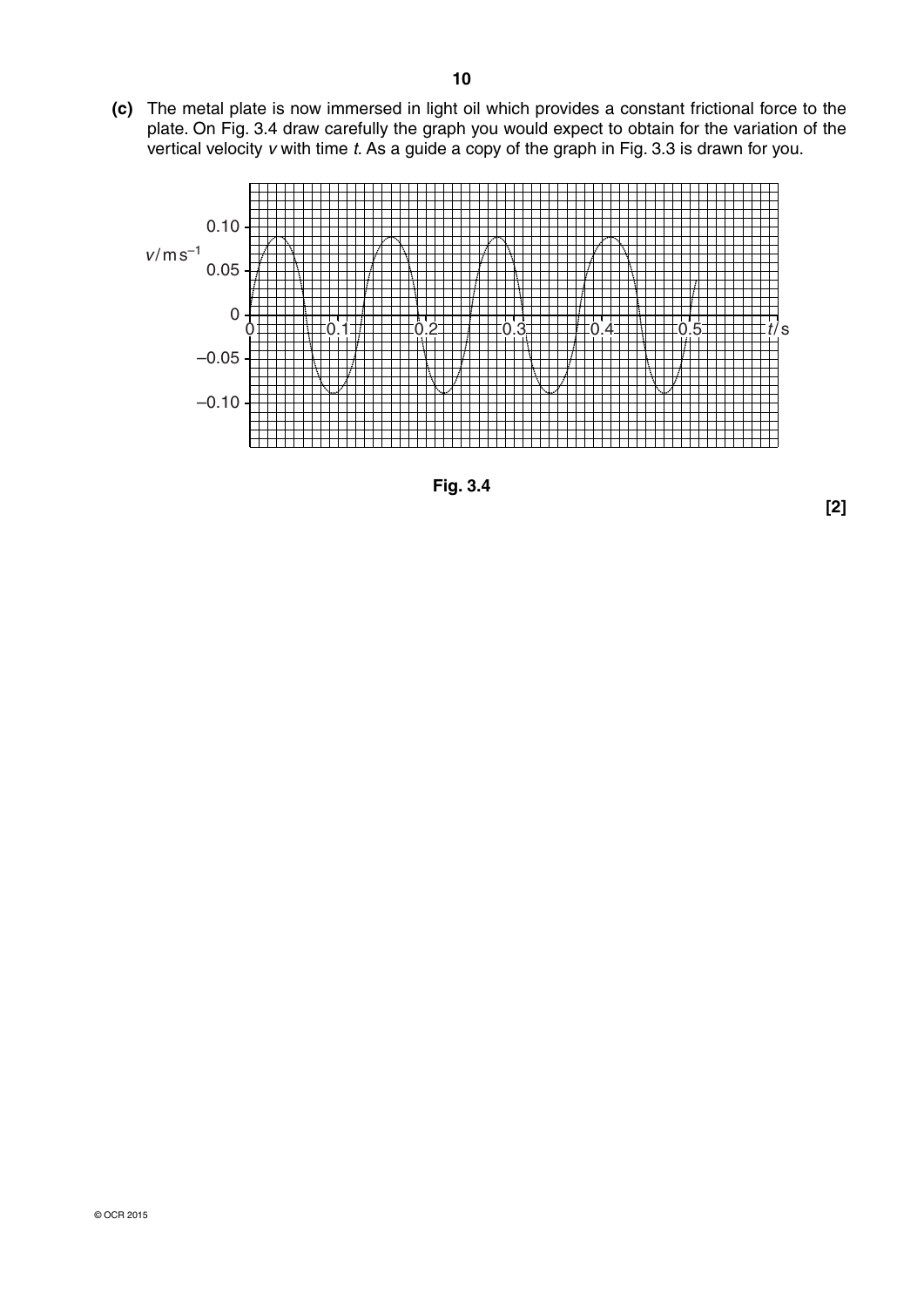(d) The plate is now removed from the oil and the point A on the spring connected to an oscillator that vibrates vertically with constant amplitude. The frequency of the oscillator is increased slowly from 0Hz to 12Hz.

Describe and explain the motion of the metal plate during this procedure.

Sketch a labelled graph to help with your explanation.

In your answer, you should use appropriate technical terms spelled correctly.

<del>╷╷╷╷╷╷╷╷╷╷╷╷╷╷╷╷╷╷╷╷╷╷</del> <del>╷╎╎╎╎╎╎╎╎╎╏╎╎╎╎╎╎╎╎╎╎╏╎╎╎╎╎╎╎╎╎╎╎╎╎</del>┼┼┼  $\overline{\phantom{a}}$ 777777 Ŧ F - 111111 THE H Ŧ Ŧ ┪┪┪┪┪┪╅ ┢╪╅╅╈ \_\_\_\_\_\_\_\_ ┯ ┭ <del>▃▌▃▌▃▌▄▋▄▋▄▋▄▋▄▋▄▋▄▋▄▋▄▋▄▋▄▋▄▊▄</del> 

P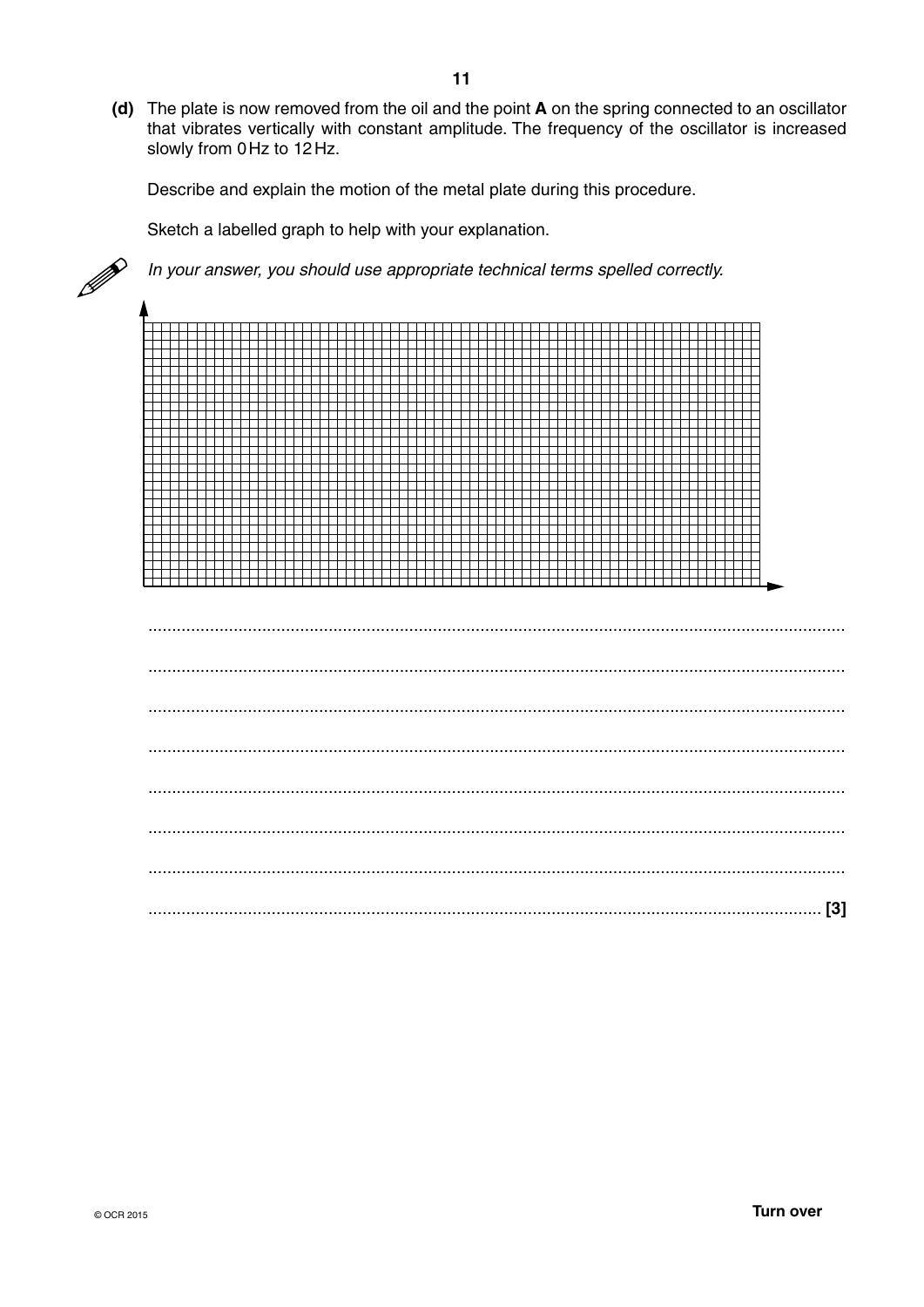**12 BLANK PAGE**

### **PLEASE DO NOT WRITE ON THIS PAGE**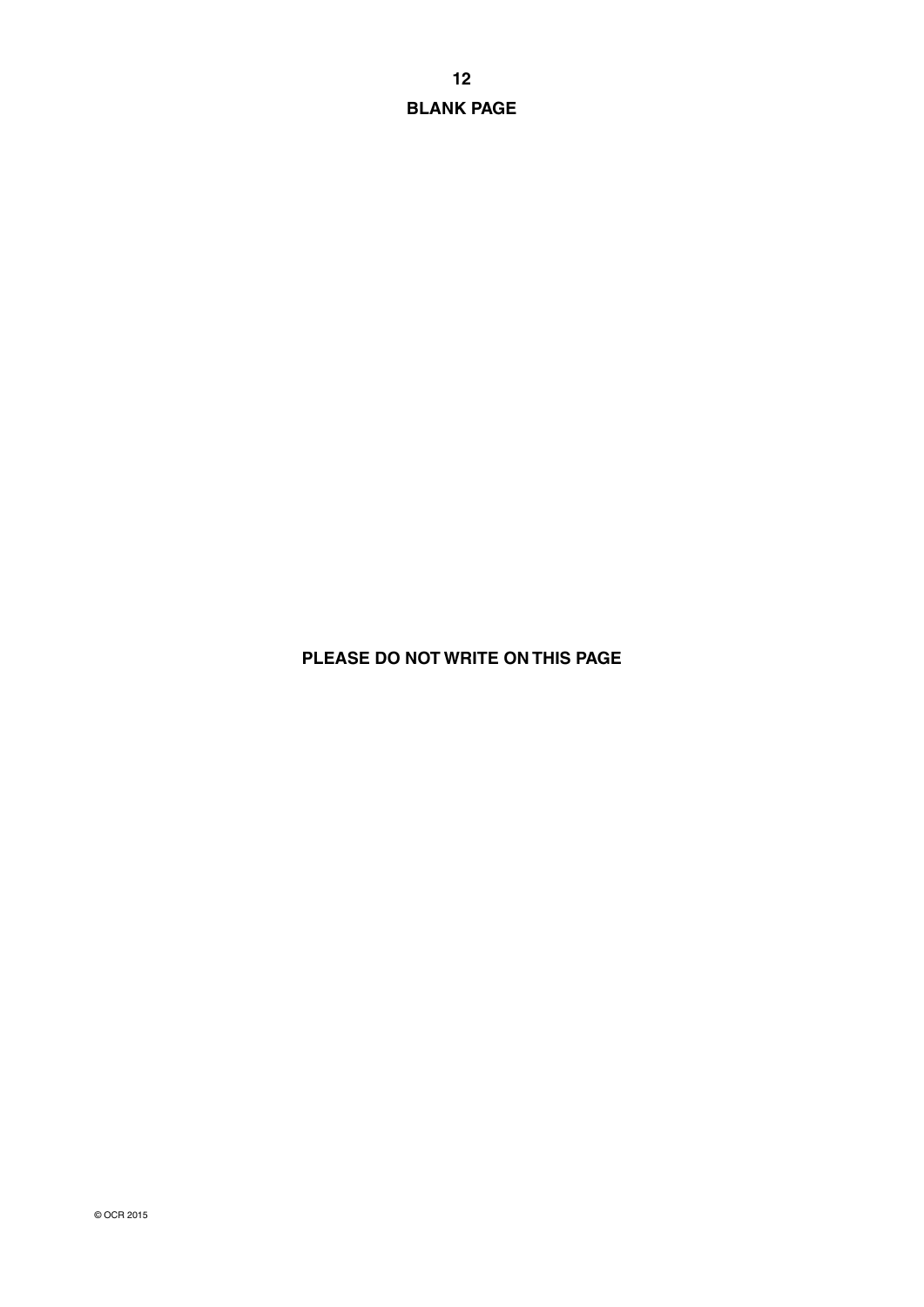**13**

**4 (a)** Write a word equation which states Newton's law of gravitation.

 ................................................................................................................................................... ................................................................................................................................................... .............................................................................................................................................. **[1]**

 **(b)** A planet of mass *m* moves in a circular orbit of radius *r* about a star of mass *M*. The planet has an orbital period *T*.

Use your knowledge of circular motion and Newton's law of gravitation to derive Kepler's third law.

**[4]**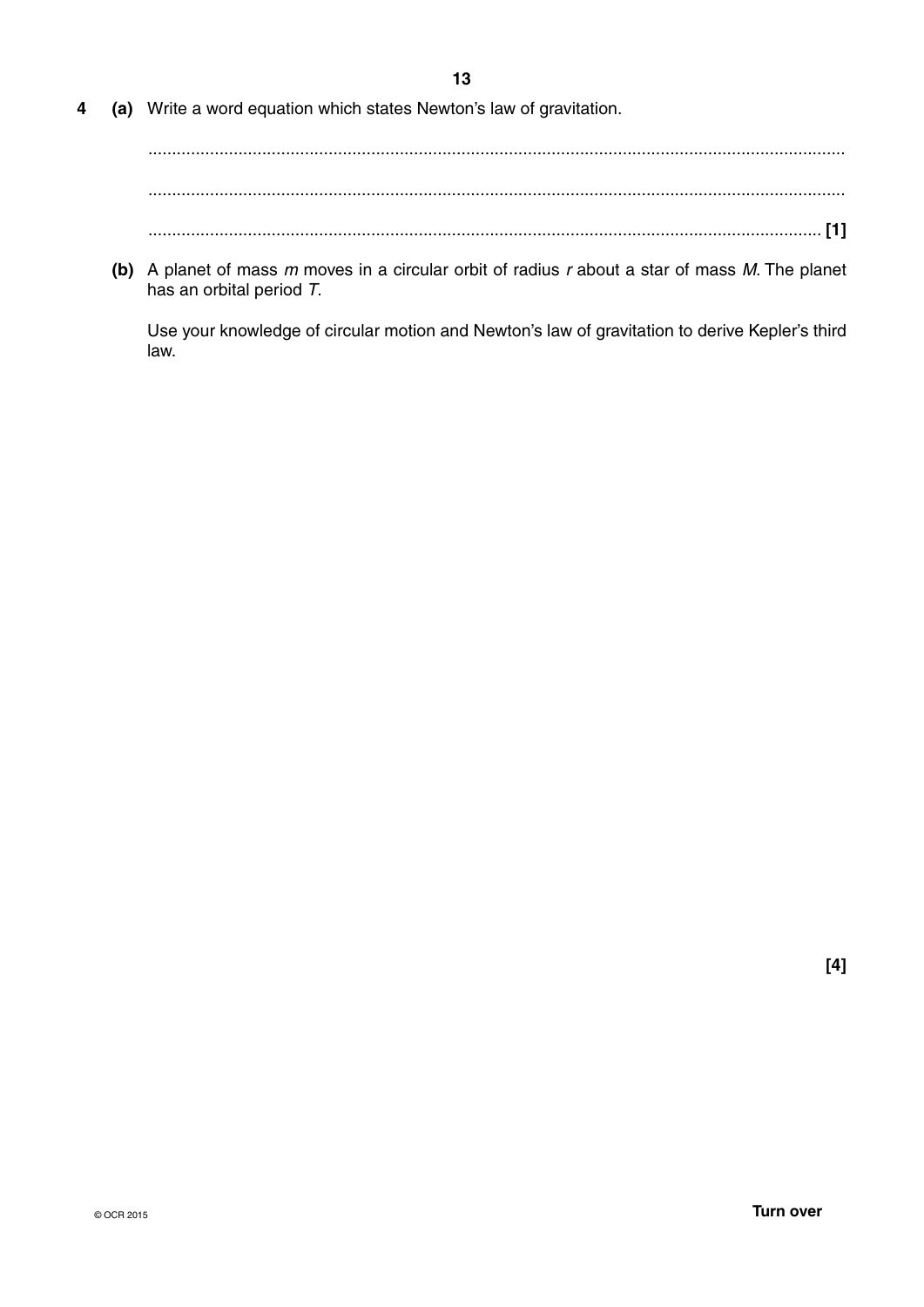**(c)** The star HD10180 in the constellation Hydrus is notable for its large planetary system. The period *T* and the mean orbital radius *r* for HD10180's planets have been deduced from recent observations. Fig. 4.1 has been constructed using these data.





 **(i)** State what features of Fig. 4.1 support the view that Kepler's third law may be applied to this system.

 ........................................................................................................................................... ........................................................................................................................................... ...................................................................................................................................... **[1]**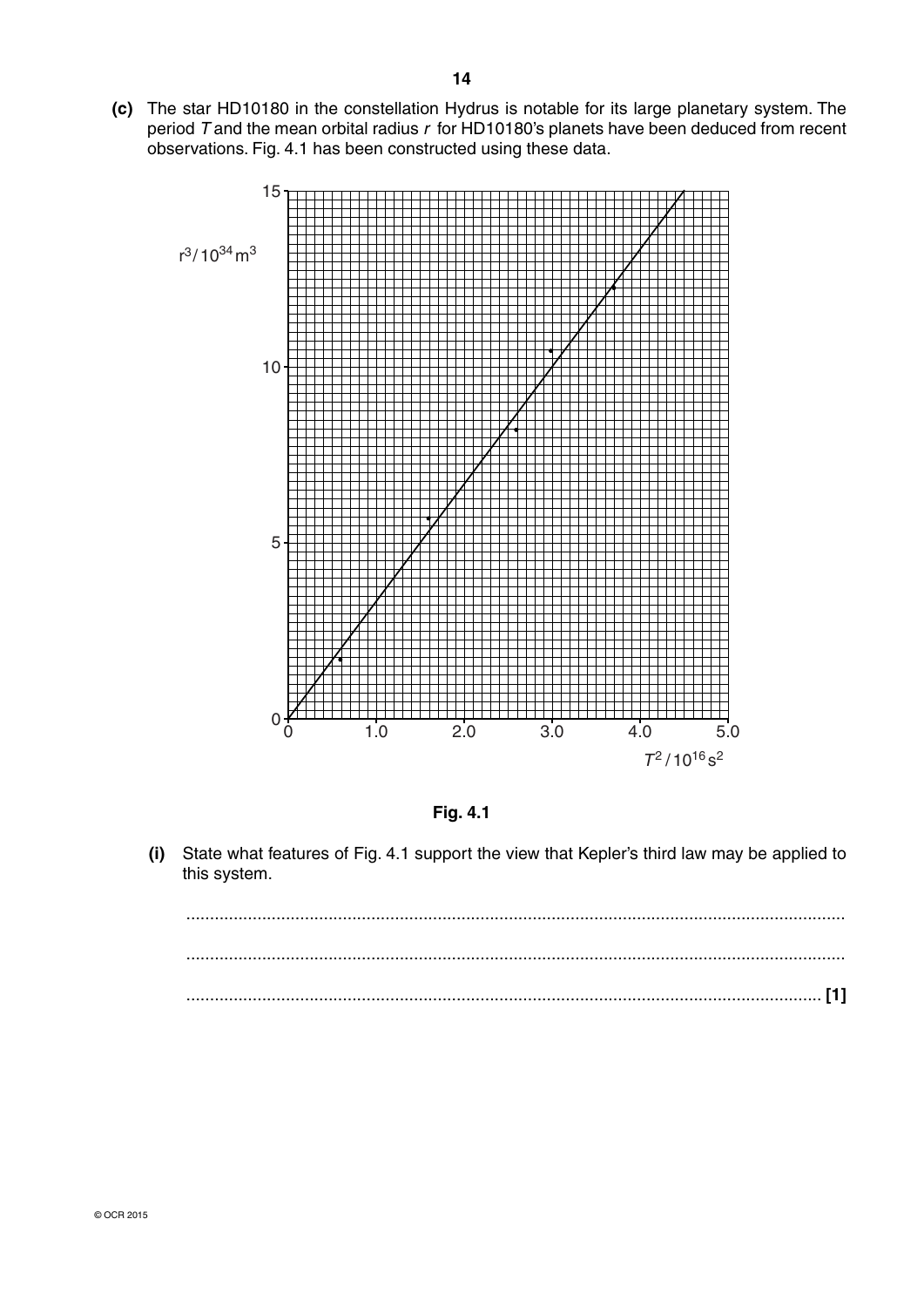**(ii)** Use Fig. 4.1 to determine the mass of the star HD10180.

mass = ..................................................... kg **[3]**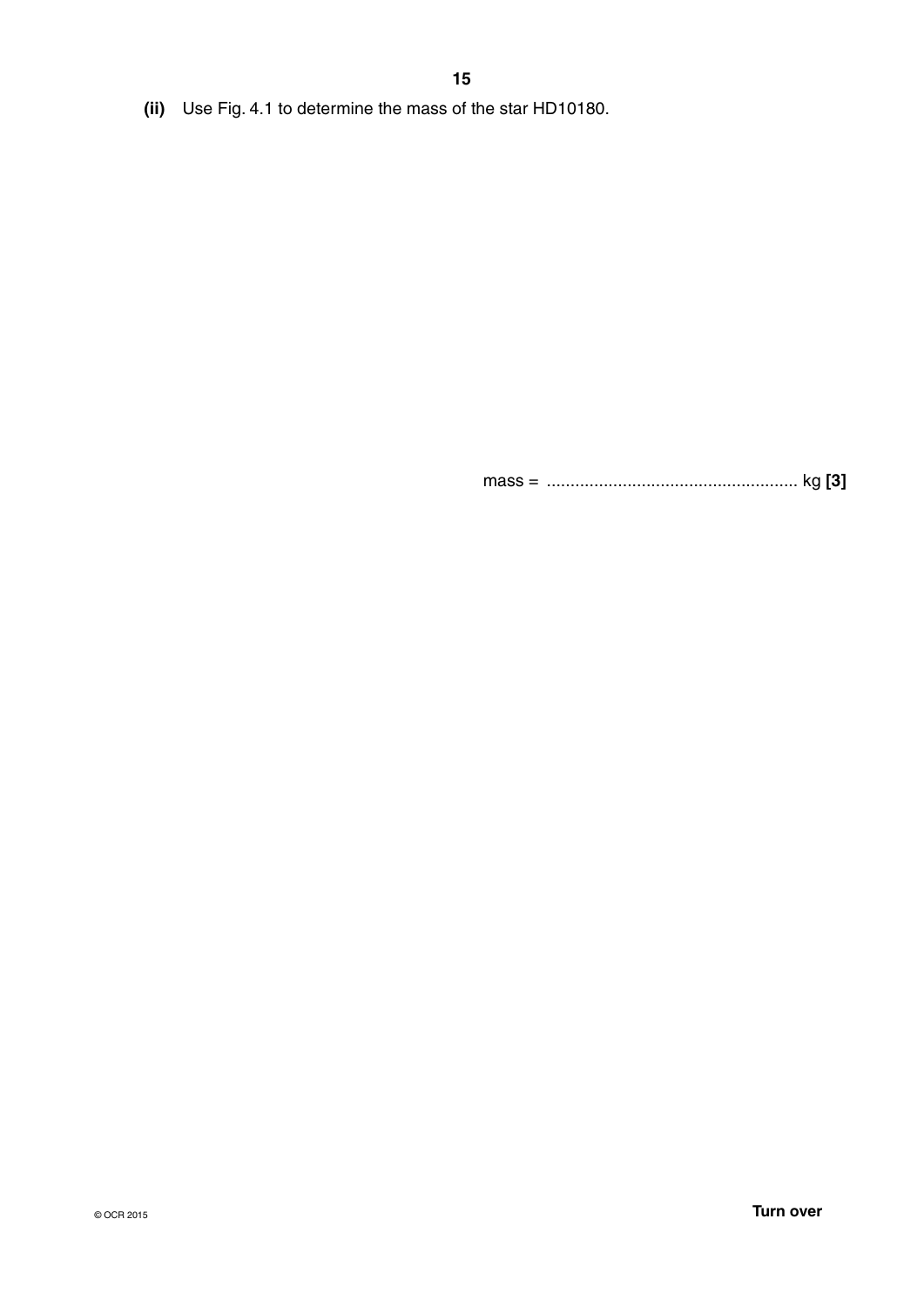**5** Lasers are often used to form precision-welded joints in titanium. To form one such joint it is first necessary to increase the temperature of the titanium to its melting point. Fig. 5.1 shows the joint and the volume of titanium to be heated.



**Fig. 5.1**

The photon beam from the laser is focused onto the shaded volume of the joint and is converted into thermal energy in the titanium.

(a) The wavelength of the photons is  $1.1 \times 10^{-6}$  m.

Show that the energy of a photon in the beam is  $1.8 \times 10^{-19}$  J.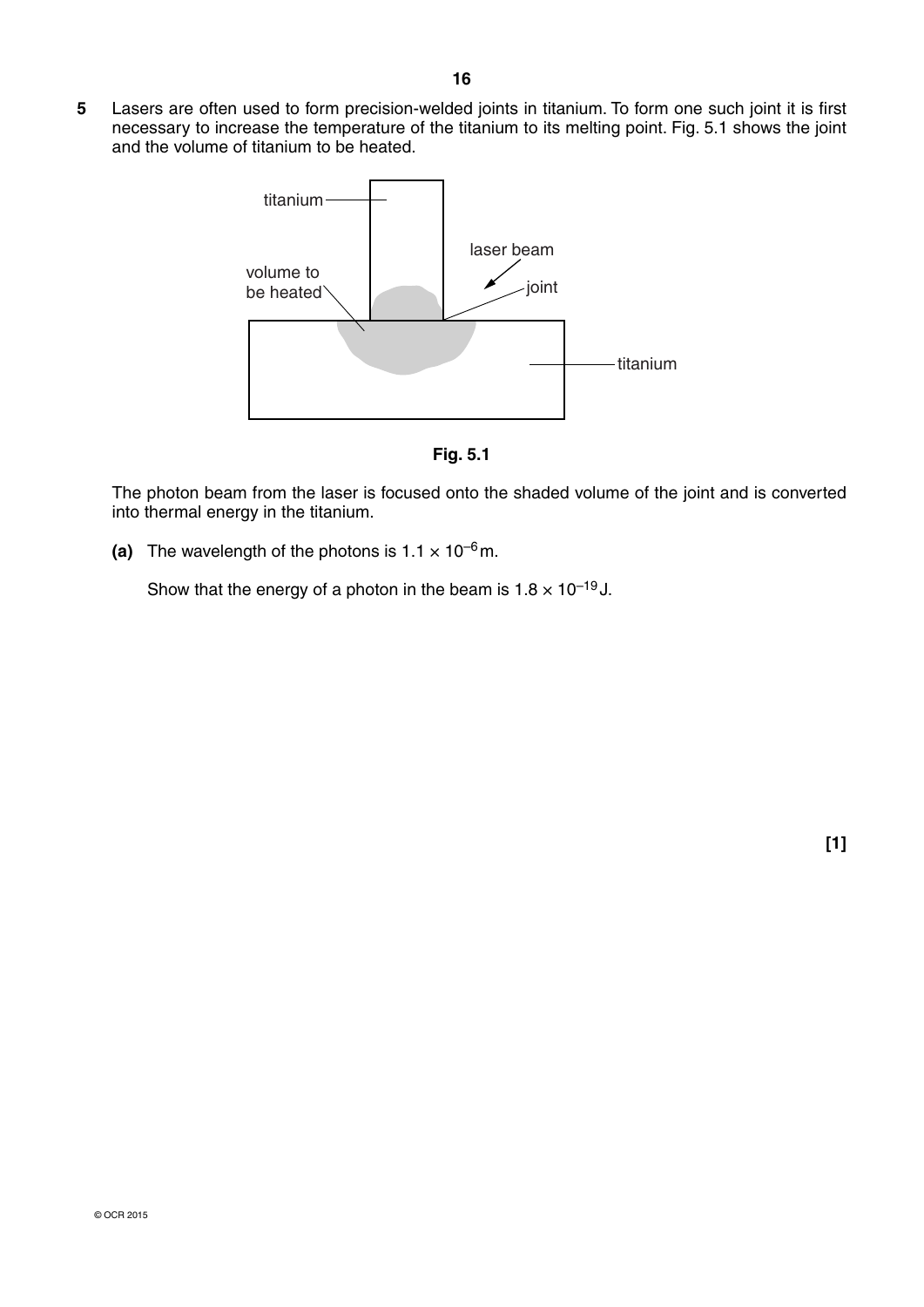**(b)** Photons are emitted from the laser at a constant rate of  $6.3 \times 10^{19}$  s<sup>-1</sup>.

Estimate the time taken to raise the temperature of the shaded volume of titanium shown in Fig. 5.1 to melting point. Use the data below for your calculations.

initial temperature  $= 20^{\circ}C$ melting point of titanium  $= 1700 \degree C$ density of titanium =  $4.5 \times 10^3$  kg m<sup>-3</sup> specific heat capacity of titanium =  $520$  J kg<sup>-1</sup> K<sup>-1</sup> shaded volume of titanium being heated =  $8.1 \times 10^{-12}$  m<sup>3</sup>.

| In practice it takes a longer time to reach the melting point.<br>State and explain two factors that will increase the time taken.                                 |
|--------------------------------------------------------------------------------------------------------------------------------------------------------------------|
|                                                                                                                                                                    |
|                                                                                                                                                                    |
|                                                                                                                                                                    |
|                                                                                                                                                                    |
| To complete the weld more photons must be focused onto the joint. During this final stage the<br>temperature remains constant. Explain why this is to be expected. |
|                                                                                                                                                                    |
|                                                                                                                                                                    |
| [1]                                                                                                                                                                |
|                                                                                                                                                                    |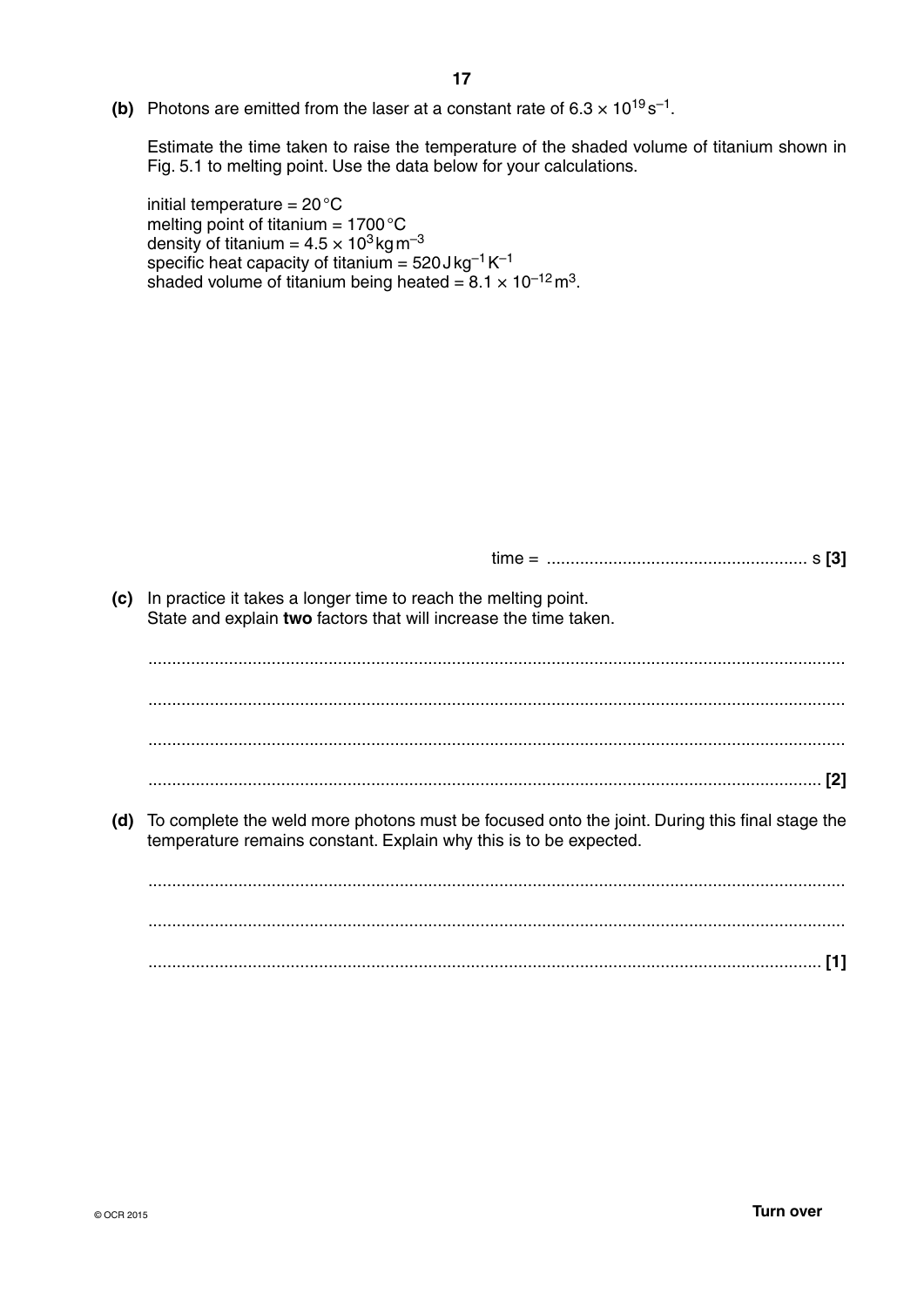6 (a) Fig. 6.1 shows how the volume V of a fixed mass of an ideal gas at constant pressure varies with temperature  $\theta$  from 0°C to 120°C.





Describe how this graph leads to the concept of an absolute zero of temperature.

- (b) A mass of gas is enclosed in a tank. The gas is cooled until it becomes a liquid. During this process its internal energy changes.
	- State what is meant by the *internal energy* of the gas.  $(i)$

 $(ii)$ Explain why the internal energy of the gas differs from that of its liquid phase.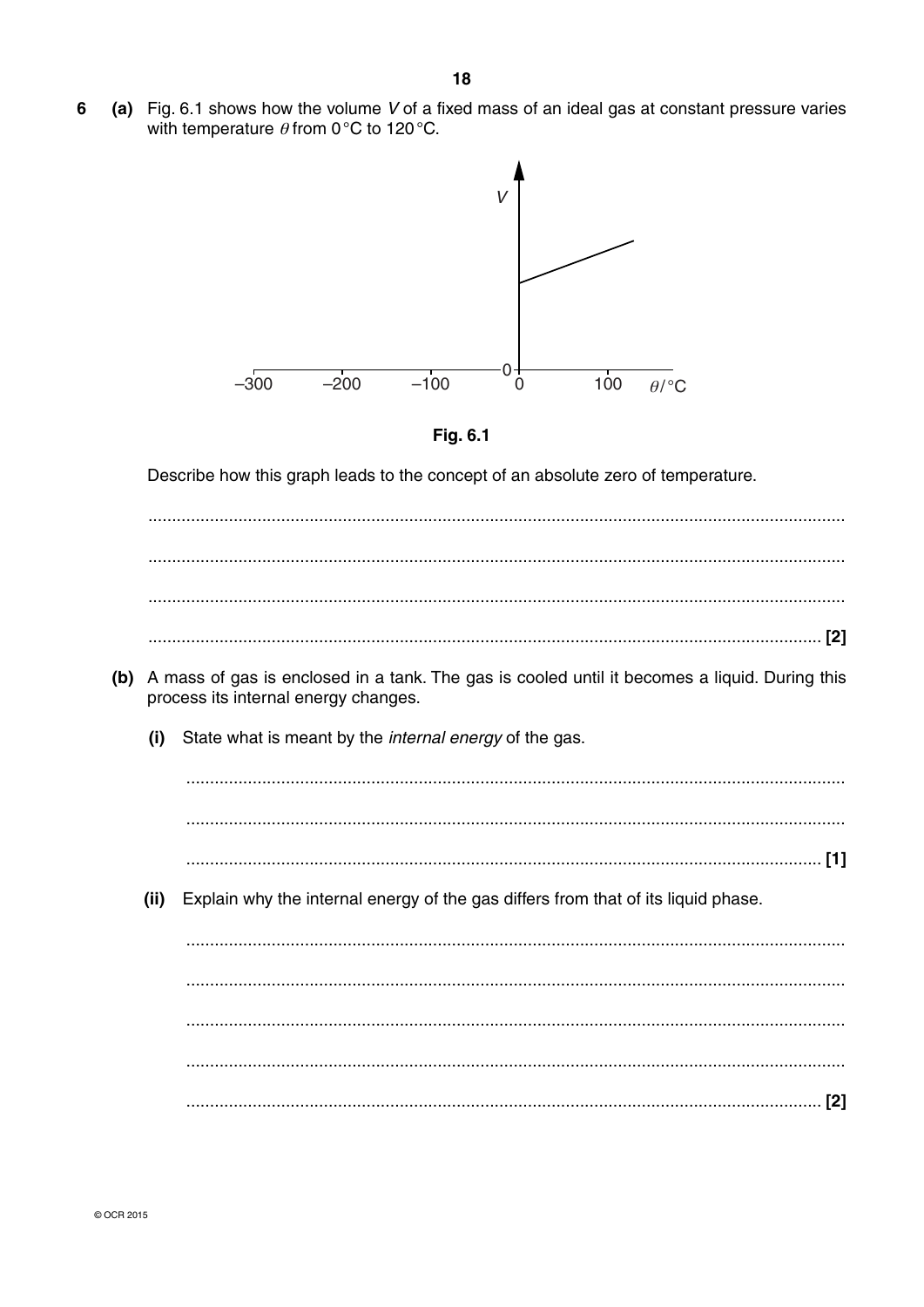- **(c)** A scuba diver uses air in which the percentage of nitrogen is reduced by adding helium to form a substance known as Trimix. A 1.2  $\times$  10<sup>-2</sup> m<sup>3</sup> rigid steel scuba diving tank contains 45 mol of air at a temperature of 20 °C.
	- **(i)** Calculate the pressure in the tank.

pressure = .................................................... Pa **[2]**

**(ii)** The tank is then connected to a cylinder of volume  $2.0 \times 10^{-3}$  m<sup>3</sup> containing helium at a pressure of  $5.0 \times 10^7$  Pa and a temperature of 20 °C as shown in Fig. 6.2.



**Fig. 6.2**

The valve is opened allowing the gases to mix. When mixed the final temperature is 20 °C. Calculate the final pressure of the resulting Trimix in the scuba tank helium cylinder system.

pressure = .................................................... Pa **[3]**

 **(iii)** Explain why you would expect this pressure to decrease when the tank is used by a diver in water where the temperature is 4 °C.

 ........................................................................................................................................... ........................................................................................................................................... ...................................................................................................................................... **[1]**

### **END OF QUESTION PAPER**